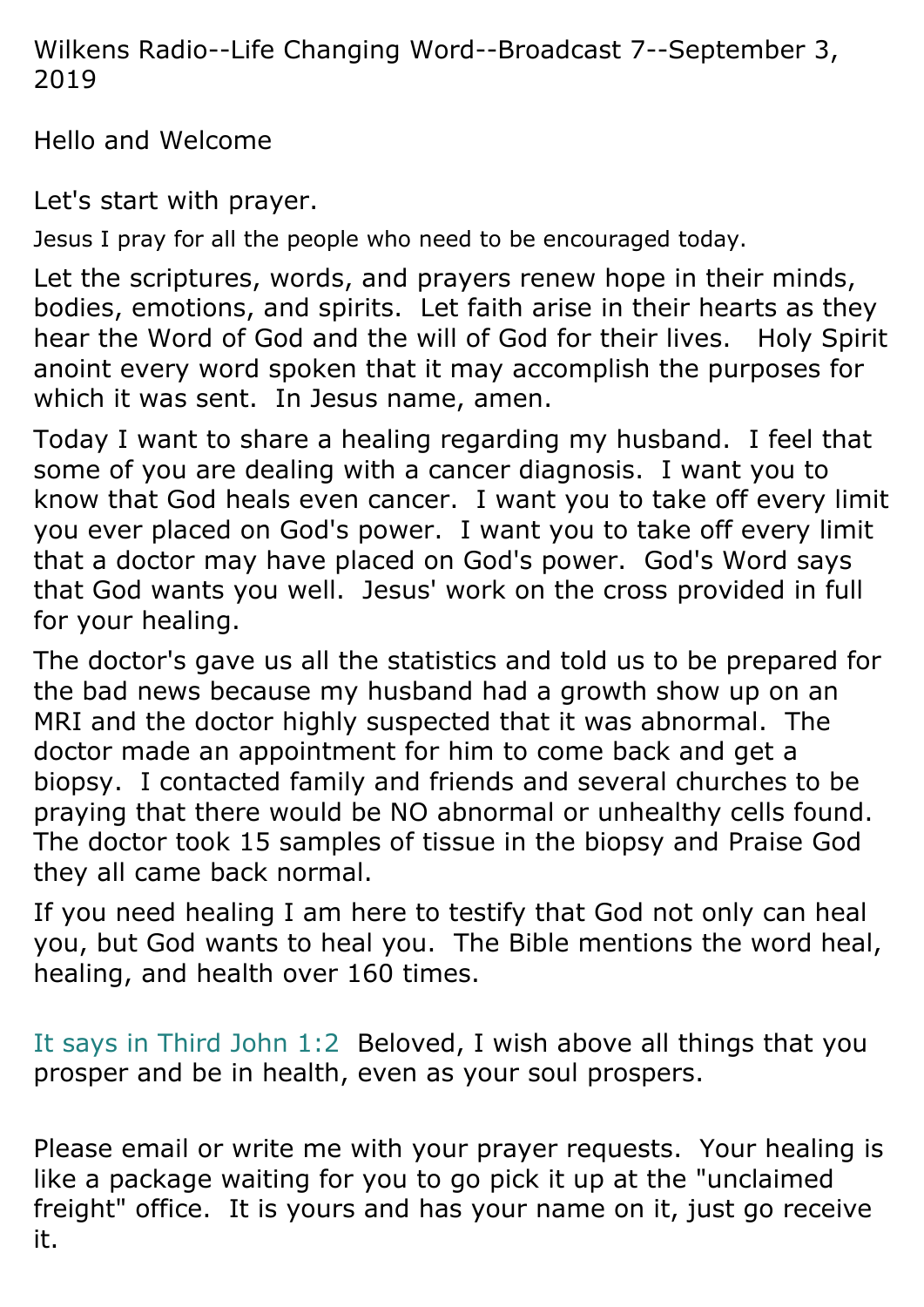Last week I read some of my favorite scriptures and discussed how God provides us with a hiding place and divine protection from all kinds of trouble.

This week I am going to read another wonderful scripture about the blessings that God intends for His people to enjoy. These scriptures explain how you and even a nation will receive the full benefits of these blessings when you read and obey the commandments that God has written in His Word. If you are not enjoying these blessings it is time for you to get a Bible, start studying, and activate these mighty miracles in your life.

I am going to read now from:

Deuteronomy CHAPTER 28

1 "If you fully obey the Lord your God and carefully keep all his commands that I am giving you today, the Lord your God will set you high above all the nations of the world. 2 You will experience all these blessings if you obey the Lord your God:

3 Your towns and your fields will be blessed.

4 Your children and your crops will be blessed.

The offspring of your herds and flocks will be blessed.

5 Your fruit baskets and breadboards will be blessed.

6 Wherever you go and whatever you do, you will be blessed.

7 "The Lord will conquer your enemies when they attack you. They will attack you from one direction, but they will scatter from you in seven!

8 "The Lord will guarantee a blessing on everything you do and will fill your storehouses with grain. The Lord your God will bless you in the land he is giving you.

9 "If you obey the commands of the Lord your God and walk in his ways, the Lord will establish you as his holy people as he swore he would do.

10 Then all the nations of the world will see that you are a people claimed by the Lord, and they will stand in awe of you.

11 "The Lord will give you prosperity in the land he swore to your ancestors to give you, blessing you with many children, numerous livestock, and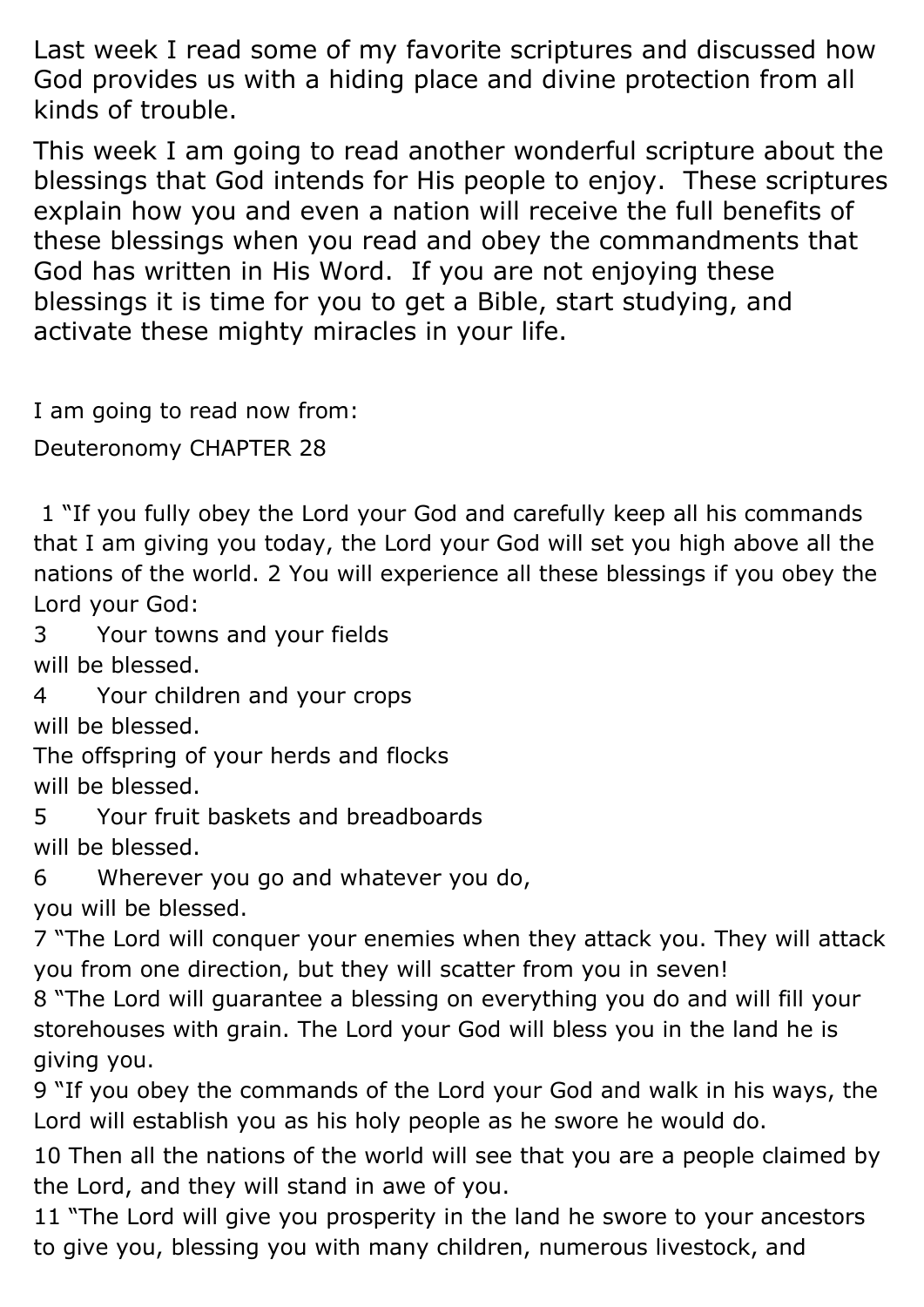abundant crops.

12 The Lord will send rain at the proper time from his rich treasury in the heavens and will bless all the work you do. You will lend to many nations, but you will never need to borrow from them.

13 If you listen to these commands of the Lord your God that I am giving you today, and if you carefully obey them, the Lord will make you the head and not the tail, and you will always be on top and never at the bottom.

14 You must not turn away from any of the commands I am giving you today, nor follow after other gods and worship them.

Also, in Proverbs 3: 1-8 and chapter 4: 20-22, God provides more benefits when we learn and obey His commandments.

**Pro 3:1** My child, forget not my law; but let your heart keep my commandments:

Pro 3:2 For length of days, and long life, and peace, shall they add to thee.

Pro 3:3 Let not mercy and truth forsake thee: bind them about thy neck; write them upon the table of your heart:

Pro 3:4 So shall thou find favor and good understanding in the sight of God and man.

Pro 3:5 Trust in the LORD with all your heart; and lean not unto your own understanding.

Pro 3:6 In all thy ways acknowledge him, and he shall direct thy paths.

Pro 3:7 Be not wise in your own eyes: fear the LORD, and depart from evil.

Pro 3:8 It shall be health to thy navel, and marrow to thy bones.

Now

Pro 4:20 My son, attend to my words; incline your ear unto my sayings.

Pro 4:21 Let them not depart from your eyes; keep them in the midst of your heart.

Pro 4:22 For they *are* life unto those that find them, and health to all their flesh.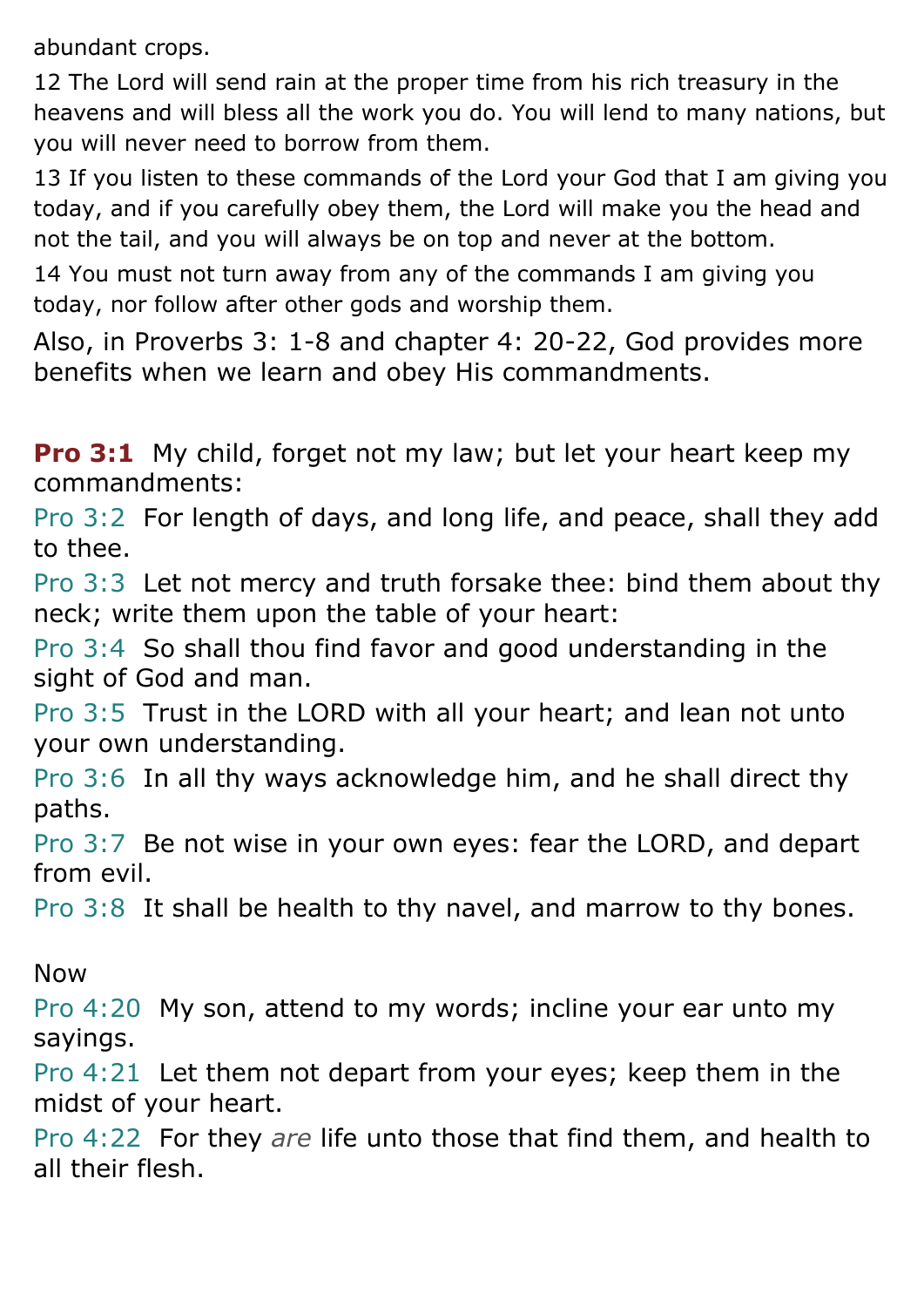Please continue to listen and we will grow and study God's Word.

In addition, I am very interested in praying for you. Please send me your prayer requests.

I want to offer everyone the opportunity to pray and make Jesus their Lord and Savior. Jesus is the ONLY WAY to redeem your soul from sin. Repeat this prayer with me.

Jesus I confess I am a sinner. I repent of my sins. Please forgive me. I believe You sacrificed your life and rose again from the dead to secure my salvation. Jesus come into my heart and be my Lord and Savior. In Jesus name, Amen.

If you said this prayer, please write me and acknowledge that you have received Jesus. Public confession is part of the process. Also, find a local church and other Christians to support your faith.

Thank you and God bless you.